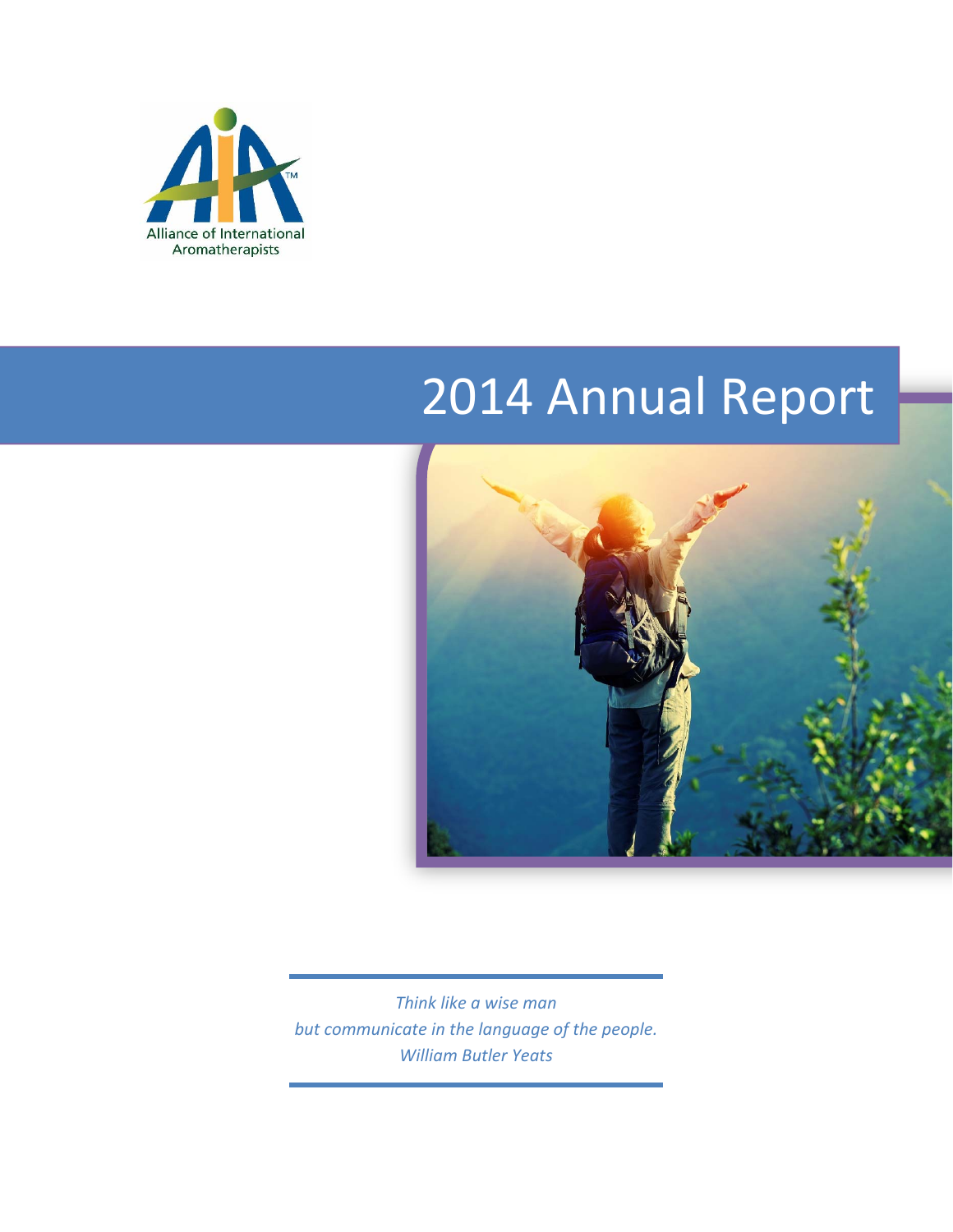## **Contents**

| Aromatherapy Schools Recognized by AIA in 2014 6 |
|--------------------------------------------------|
|                                                  |
|                                                  |

#### **Our Vision**

The Alliance of International Aromatherapists is the leading aromatherapy organization making aromatherapy an accessible, common, and respected holistic healing modality throughout the world.

#### **Our Mission**

AIA unites aromatherapists from around the world to advance research and professionalism within the aromatherapy industry. As a result, the public has the option for a reputable, natural and complementary form of health care.

#### **Our Values**

We believe: • Essential oil therapy is a scientifically proven healing modality that should be accessible to everyone. • Through continued solid scientific research, we expand the understanding of essential oil therapy and its effect on mind, body and spirit. • Through professional and responsible use of essential oil therapy, clinical aromatherapists are equipped to infiltrate the medical community. • Through standardizing education and qualifying criteria in North American we create a foundation of professionalism and common lines of communication with other health care professionals and regulatory agencies throughout the world. • By supporting earth friendly harvesting and processing practices of aromatic plants we bring greater health to the Earth and her people.

#### **Board Members:**

Bev Day, President **Cary Caster, Director** Robin Deaton, Secretary **Bridget Kelly, Director** Marilyn Addison, Director **Betty Surette, Director** Stefania Borrelli, Director

Nancy Graves, Treasurer **Joan Price-McLaughlin, Director**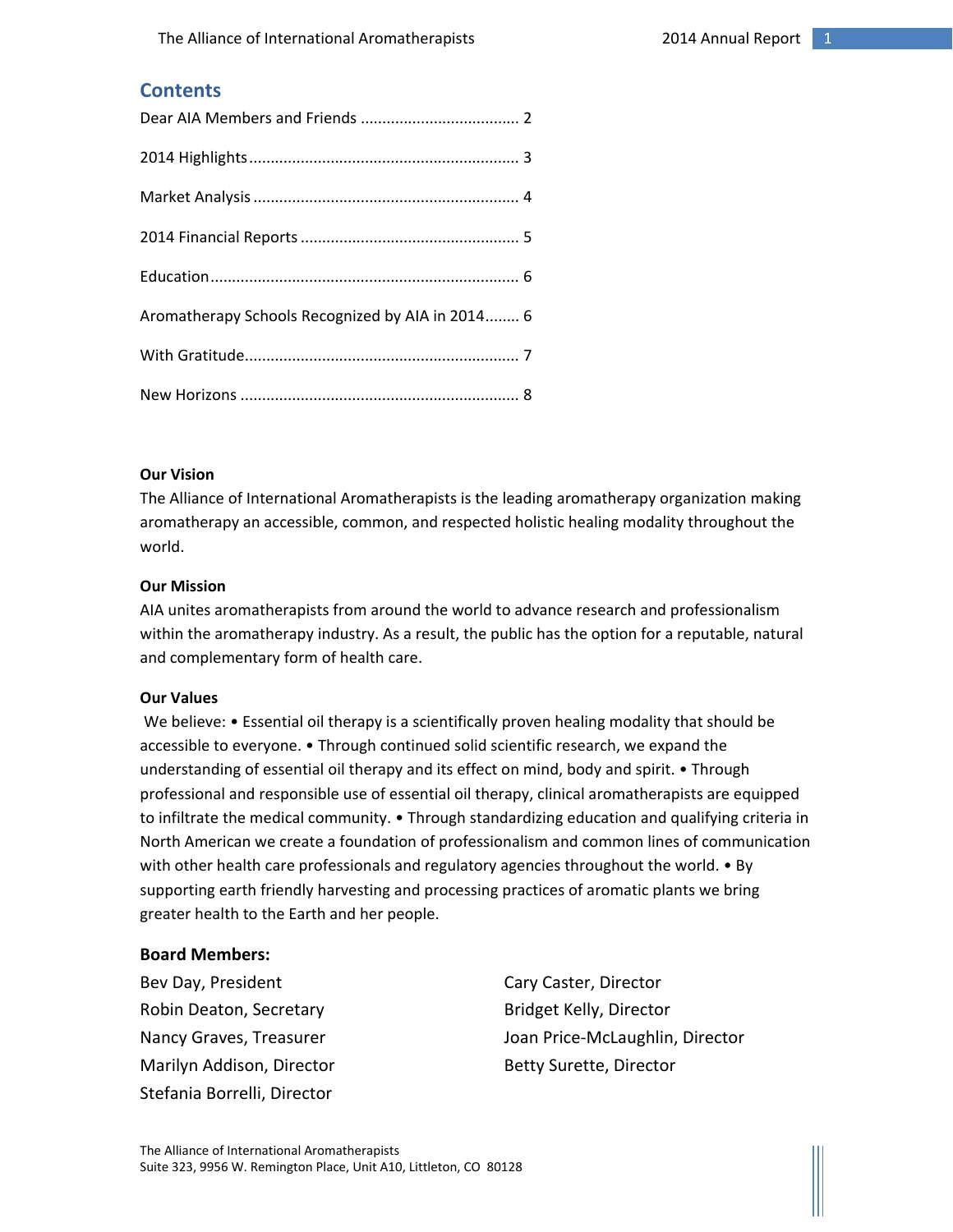# **Dear AIA Members and Friends**

On behalf of the Alliance of International Aromatherapists, I am pleased to share with you the Annual Report for 2014.

We started this year in the wake of dynamic and successful international aromatherapy conference which catapulted us into looking at new ways to improve our services to members and the public, and ways to continue the vibrant growth of AIA.

We launched the new year by asking the members a variety of questions, including benefits they would like to receive. The overriding requests were for more educational opportunities. As a result, we enhanced educational opportunities by providing free playback of monthly teleseminars, MP3 recordings of teleseminars, and playback of state and regional education programs. All programs qualify for earning Continuing Professional Development (CPD) credit.

As the year progressed, we challenged ourselves to create new marketing materials to attract new members and to provide the AIA representatives with materials to help them in their recruiting efforts.

Looking ahead to our 2015 Conference, we contracted with a marketing firm to help us evaluate our message to reach new sponsors, build awareness of AIA among potential sponsors, and to expand our sponsorship goals to include operational sponsorships.

As we close another year, it is important to note that contributions of individual members through their volunteerism ensured another year of success on several fronts. Committee members worked tirelessly to carry out the various initiatives of AIA. Many of you gave of your time to attend state meetings in support of AIA educational efforts, while others made it possible for these meetings to occur and lined up splendid educators for our members and guests.

The important work of AIA can only be accomplished with your help. Thank you.

Sincerely, *Beverly J. Day, MBA, CFE, RA™* President

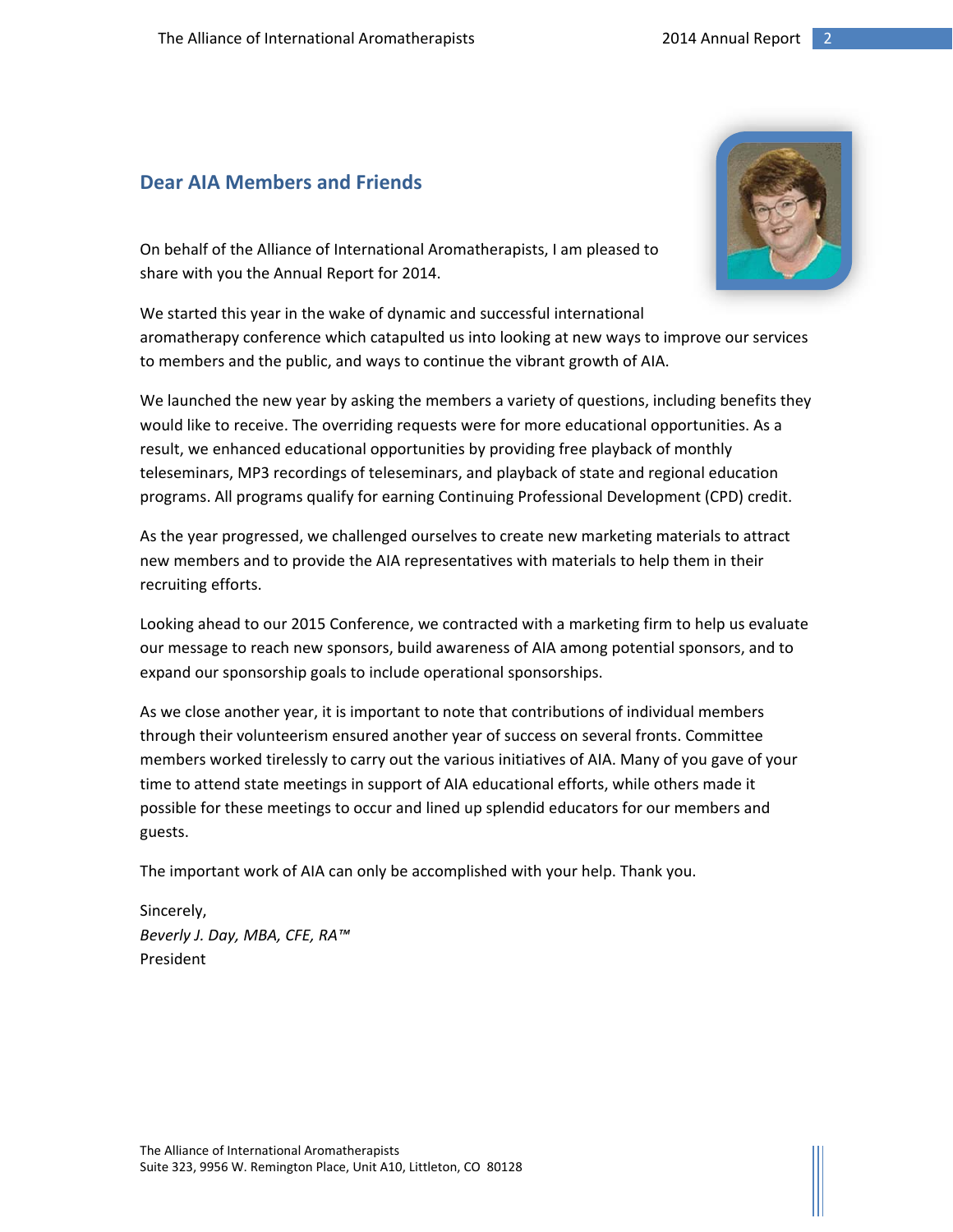# **2014 Highlights**

2014 for AIA was also the year of communication. Along with many other accomplishments, the desire to communicate the benefits of AIA to larger numbers of people was accomplished through educational programs provided members of the Colorado Health Care Associate (CHCA), exhibiting at the CHCA Convention and sponsoring the American Holistic Nurses Association (AHNA) conference. As we move forward and continue to improve communication, we also accomplish things that move the organization forward as a leading professional aromatherapy organization in the United States.



**AIA Educator Team for CHCA Programs** Nancy Graves, Nancy d'Angelo, Dr. Raphael d'Angelo, Linda Urban, Cheryl Adrienne Masani, seated, observer Bev Day

Accomplishments:

- Commenced preparations for the 2015 biennial International Aromatherapy Conference and Wellness Expo.
- Amended the bylaws to re-define the term of President to two years to facilitate greater continuity. The offices of President, Secretary and Treasurer term‐limits were changed to be no more than three consecutive terms. The bylaws were also changed to include the position of Immediate Past President.
- Accepted two schools into the AIA Recognized School Program: Essence of Thyme College of Holistic Studies of British Columbia, Canada, and Shaktili Aromaterapia of Mexico City, Mexico.
- Enhanced member benefits to include access to a playback of teleseminars for those who missed the live programs; available the day after airing until the next teleseminar.
- Expanded recording choices of the monthly teleseminar beyond CDs to include the MP3 format for purchase and immediate download.
- Produced a new tri-fold membership brochure to augment membership marketing.
- Embarked upon a cooperative research project: "Mapping Aromatherapy Use in Hospitals in USA" being conducted by Wake Forest Baptist Medical Center, in cooperation with our Research Committee ‐ Hospital Working Group.
- Contracted with a marketing consulting company to create AIA marketing strategies and marketing materials for conference sponsorships.
- Increased Membership dues for Clinical and Professional membership.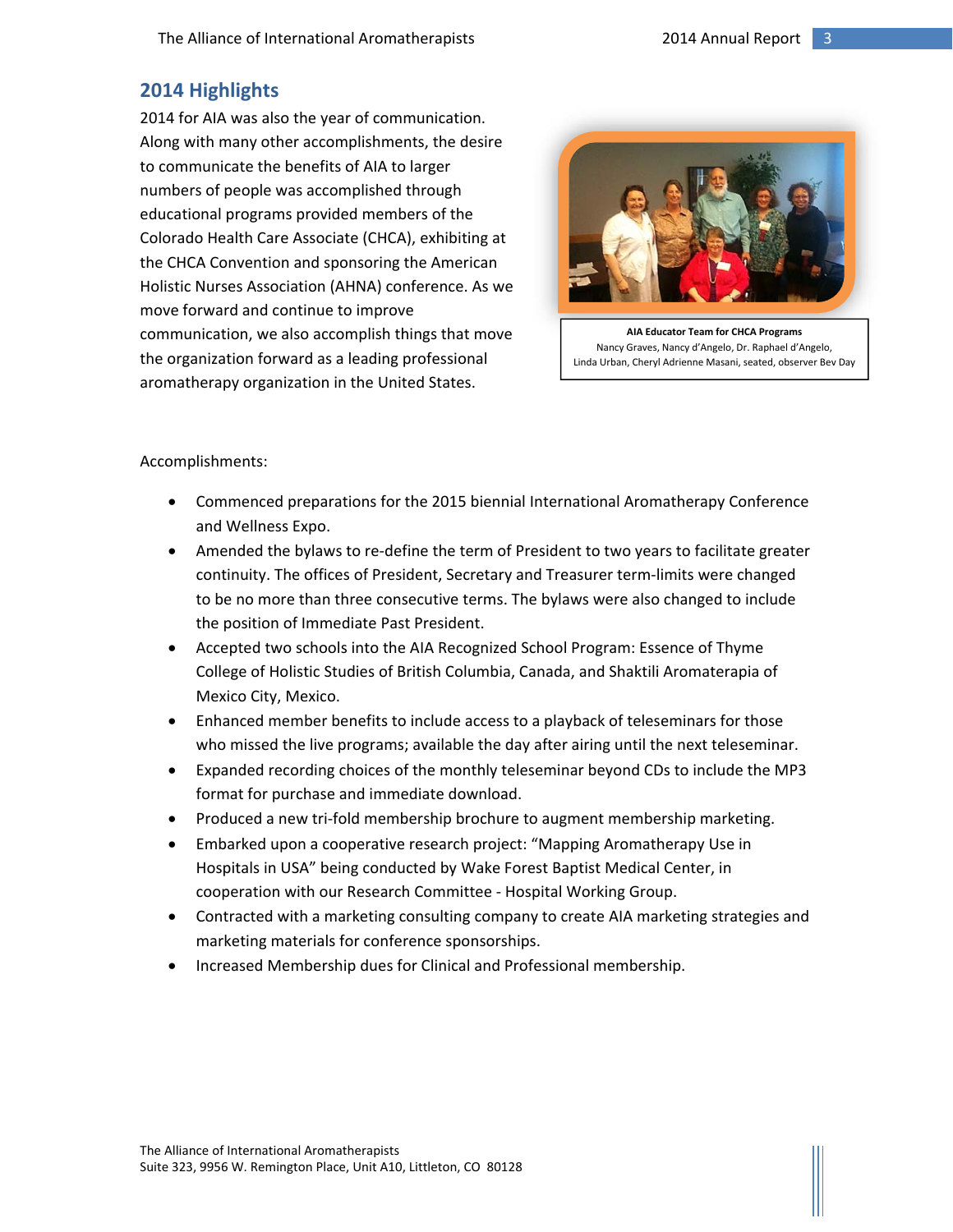# **Market Analysis**

With the support of Grand Mesa Verde Communications Marketing Company, AIA identified its member demographics. This enabled AIA to better identify its member's interests and needs, and also categorize compatible sponsor organizations to increase fundraising efforts.

#### **Member Demographics**



26% of all members hold college degrees

- 
- 
- 
- 
- 
- 6 Doctor of Osteopathy (1)
- 7 Doctor of Oriental Medicine (1)
- 1 Bachelor (26) 1 Registered Aromatherapist 11.7%
- 2 Masters (26) 2 Registered Nurse 26.5%
- $3 PhD (9)$  3 CCAP 9.9%
- 4 Medical Doctor (1) 4 Certificate in Aromatherapy 29.6%
- 5 Naturopathic Doctor (1) 5 Massage Therapist 22.2%



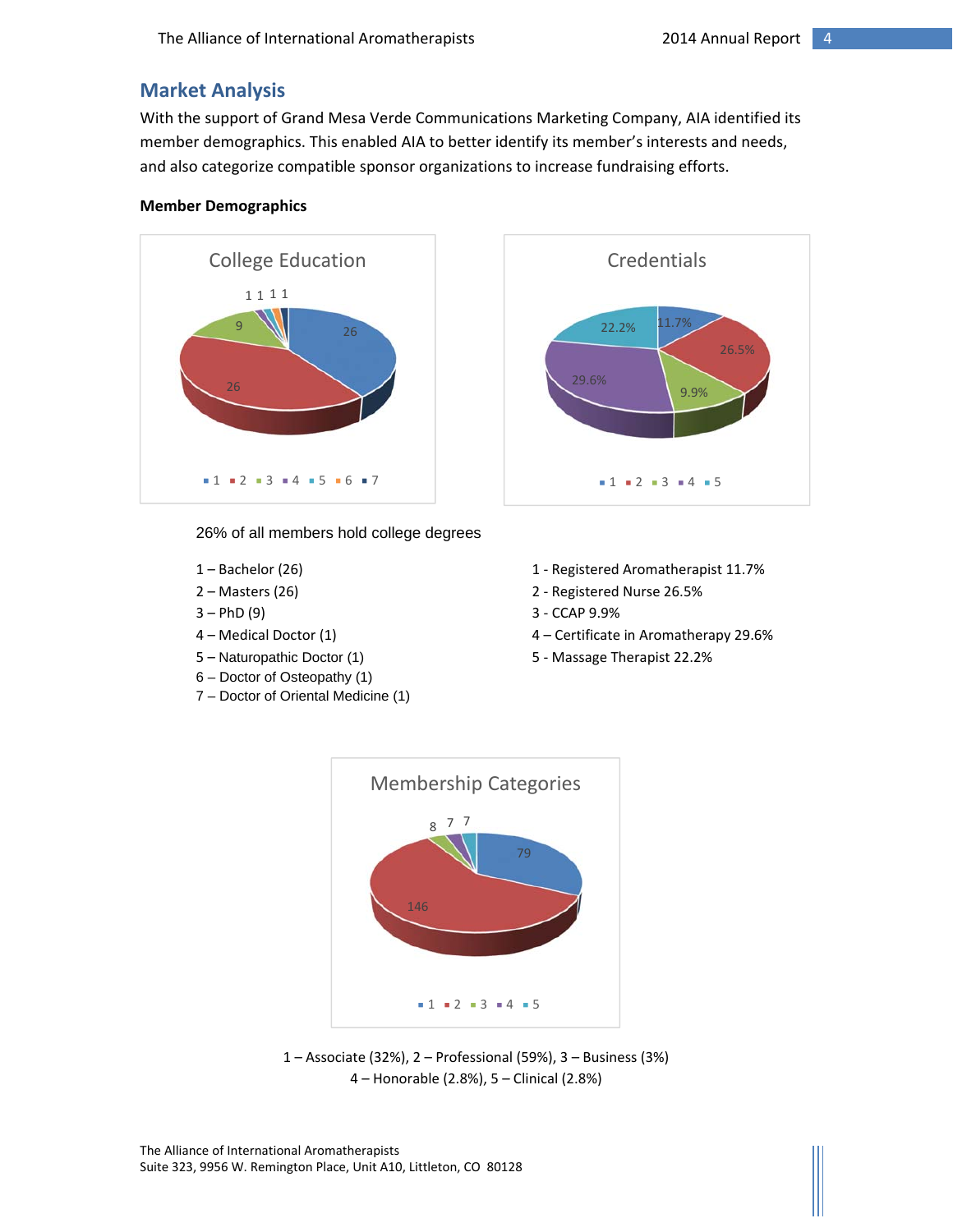# **2014 Financial Reports**

Comparative Financial Reports Ending December 31, 2014

| <b>Statement of Financial Position</b>  |              |        |      |        |    |        |
|-----------------------------------------|--------------|--------|------|--------|----|--------|
|                                         | 2012<br>2013 |        | 2014 |        |    |        |
| <b>Assets</b>                           |              |        |      |        |    |        |
| Cash                                    | \$           | 36,733 | \$   | 37,089 |    | 43,538 |
| <b>Inventory for Sales</b>              |              | 8,948  |      | 12,025 |    | 12,917 |
| <b>Recording Archives</b>               |              | 273    |      | 273    |    | 273    |
| <b>Total Assets</b>                     | \$           | 45,954 | \$   | 49,387 |    | 56,728 |
|                                         |              |        |      |        |    |        |
| <b>Liabilities and Net Assets</b>       |              |        |      |        |    |        |
| <b>Accounts Payable</b>                 |              | 140    |      |        |    | 6      |
| <b>Total Liabilities</b>                |              | 140    |      |        |    | 6      |
| <b>Net Assets</b>                       |              |        |      |        |    |        |
| <b>Retained Earnings</b>                |              | 41,963 |      | 45,536 |    | 52,871 |
| Designated for Journal                  |              | 1,355  |      | 1,355  |    | 1,355  |
| Designated for Grants                   |              | 2,496  |      | 2,496  |    | 2,496  |
| <b>Total Net Assets</b>                 | \$           | 45,814 | \$.  | 49,387 | \$ | 56,722 |
| <b>Total Liabilities and Net Assets</b> | \$           | 45,954 | \$   | 49,387 | \$ | 56,728 |

| <b>Statement of Activities</b>       |      |        |    |         |      |        |
|--------------------------------------|------|--------|----|---------|------|--------|
|                                      | 2012 |        |    | 2013    | 2014 |        |
| <b>Revenues</b>                      |      |        |    |         |      |        |
| Membership                           | \$   | 18,474 | \$ | 21,515  | \$   | 27,165 |
| Sponsorships, donations              |      | 180    |    | 12,618  |      | 186    |
| Conference, programs                 |      |        |    | 83,737  |      |        |
| Other income                         |      | 8,098  |    | 9,592   |      | 10,260 |
|                                      |      |        |    |         |      |        |
| <b>Total Revenue</b>                 | \$   | 26,752 | \$ | 127,462 | \$   | 37,611 |
|                                      |      |        |    |         |      |        |
| <b>Expenses</b>                      |      |        |    |         |      |        |
| Conference, programs                 |      | 705    |    | 92,874  |      | 732    |
| Operating and general                |      | 17,579 |    | 31,015  |      | 29,544 |
| <b>Total Expenses</b>                |      | 18,284 |    | 123,889 |      | 30,276 |
|                                      |      |        |    |         |      |        |
| <b>Change in Net Assets</b>          |      | 8,468  |    | 3,574   |      | 7,335  |
|                                      |      |        |    |         |      |        |
| <b>Net Assets, Beginning of Year</b> |      | 37,346 |    | 45,813  |      | 49,387 |
|                                      |      |        |    |         |      |        |
| Net Assets, End of Year              | \$   | 45,814 | \$ | 49,387  | \$   | 56,722 |

The Alliance of International Aromatherapists Suite 323, 9956 W. Remington Place, Unit A10, Littleton, CO 80128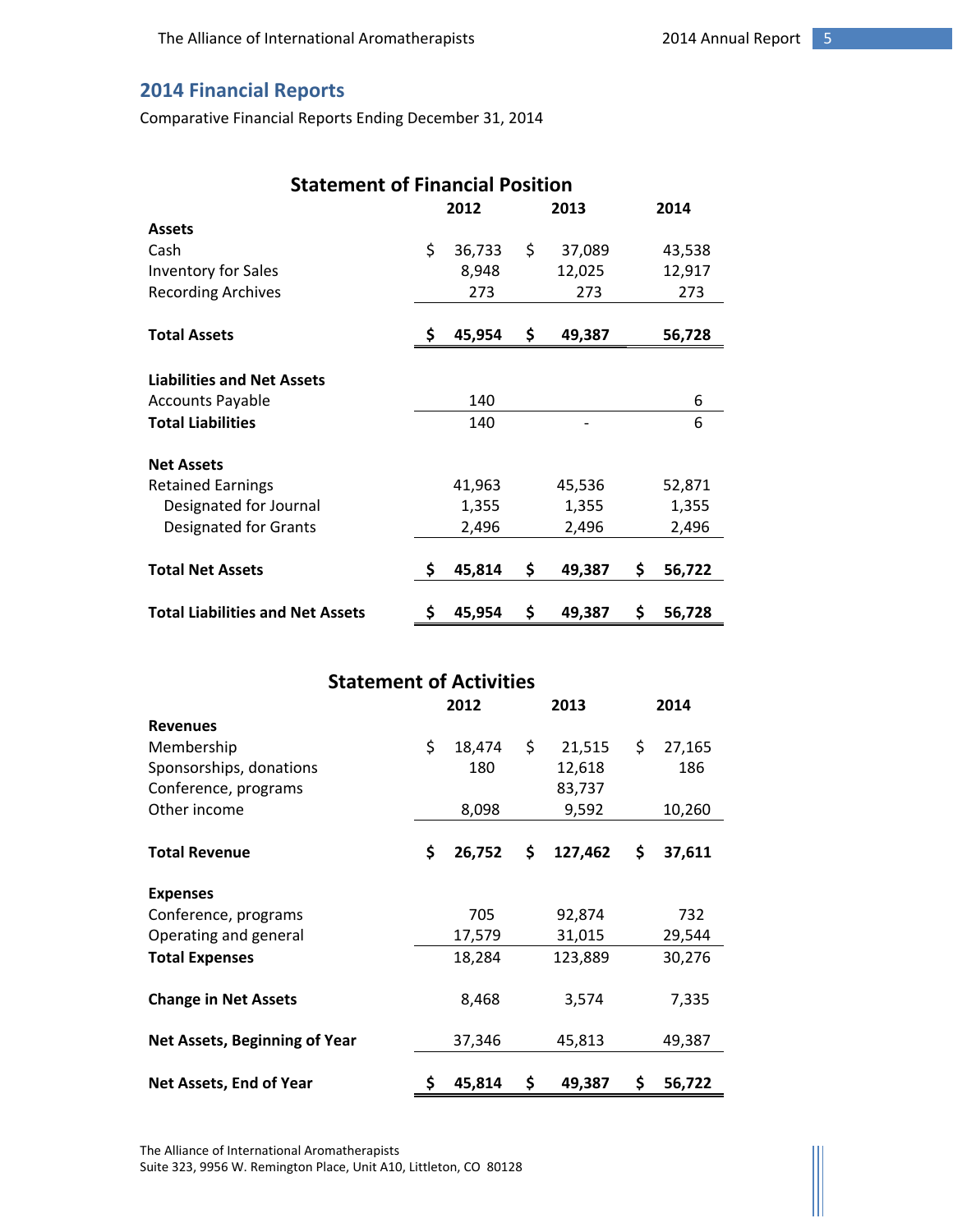# **Education**

As a 501(c)3 non-profit organization, we are dedicated to supporting education for our members and the public. AIA's monthly teleseminars are a key component to AIA's educational offerings. Additionally, Regional and State Representatives offer education to the members, community and associated organizations. It is with great pleasure we acknowledge the presenters and programs of 2016.

#### **Teleseminar Presenters and Topics:**

| Cindy Black, L.Ac.            | Perception, the Hypothalamus, and Psychoneuroimmunology                                            |
|-------------------------------|----------------------------------------------------------------------------------------------------|
| Alexandria Brighton           | The Importance of Chakras for Your Physical and Emotional Health                                   |
| Marc Gian, L.Ac. L.M.T.       | Classifications of Essential Oils based on Traditional Chinese Medicine                            |
| Jodi Baglien, CA, CST         | Making Aromatherapy Simpler to Use with Aromatherapy Patches                                       |
| Elizabeth A. Jones, BS, MA    | Sharing Our Light with Essential Oils - Community Outreach                                         |
| Lia Whitmore                  | First Aid for Dogs                                                                                 |
| Kris Wrede                    | The Sensual Kitchen                                                                                |
| Lora Cantele, RA, CMAIA, CSRT | Enhancing your Aromatherapy Practice with Swiss Reflex Therapy                                     |
| Mandy Savard                  | Niches to Riches - Finding your Niche in Aromatherapy                                              |
| Terese Miller, DOM, CA, MFA   | AROMA-QI THERAPY: Ancient Chinese Five Element Energetics<br><b>Expressed in Aromatic Blending</b> |
|                               |                                                                                                    |

#### **Representative Community Educational Presentations**

 Opportunities for Aromatherapists in Health Care Settings The Fundamentals of Understanding the Autism Spectrum Disorder Creating Your Message and Going to Market Alzheimer's is Not Just Memory Loss

## **Presentations Conducted for Colorado Health Care Association**

How to Be Safe and Effective Using Essential Oils Essential Oil Profiles to Initiate and Aromatherapy Program Simple Application Methods of Essential Oils in Long Term Care and Assisted Living Facilities Regulatory Support for Implementing a Complementary and Alternative Medicine Program

# **Aromatherapy Schools Recognized by AIA in 2014**

AIA has become recognized for their high standards held for aromatherapy schools. To become an AIA Recognized School conveys that the program taught has been properly vetted and meets the highest standards in the United States for aromatherapy programs.

## **Clinical Level Schools**

Essence of Thyme College of Holistic Studies (British Columbia, Canada) Shaktili Aromaterapia (Mexico City, Mexico)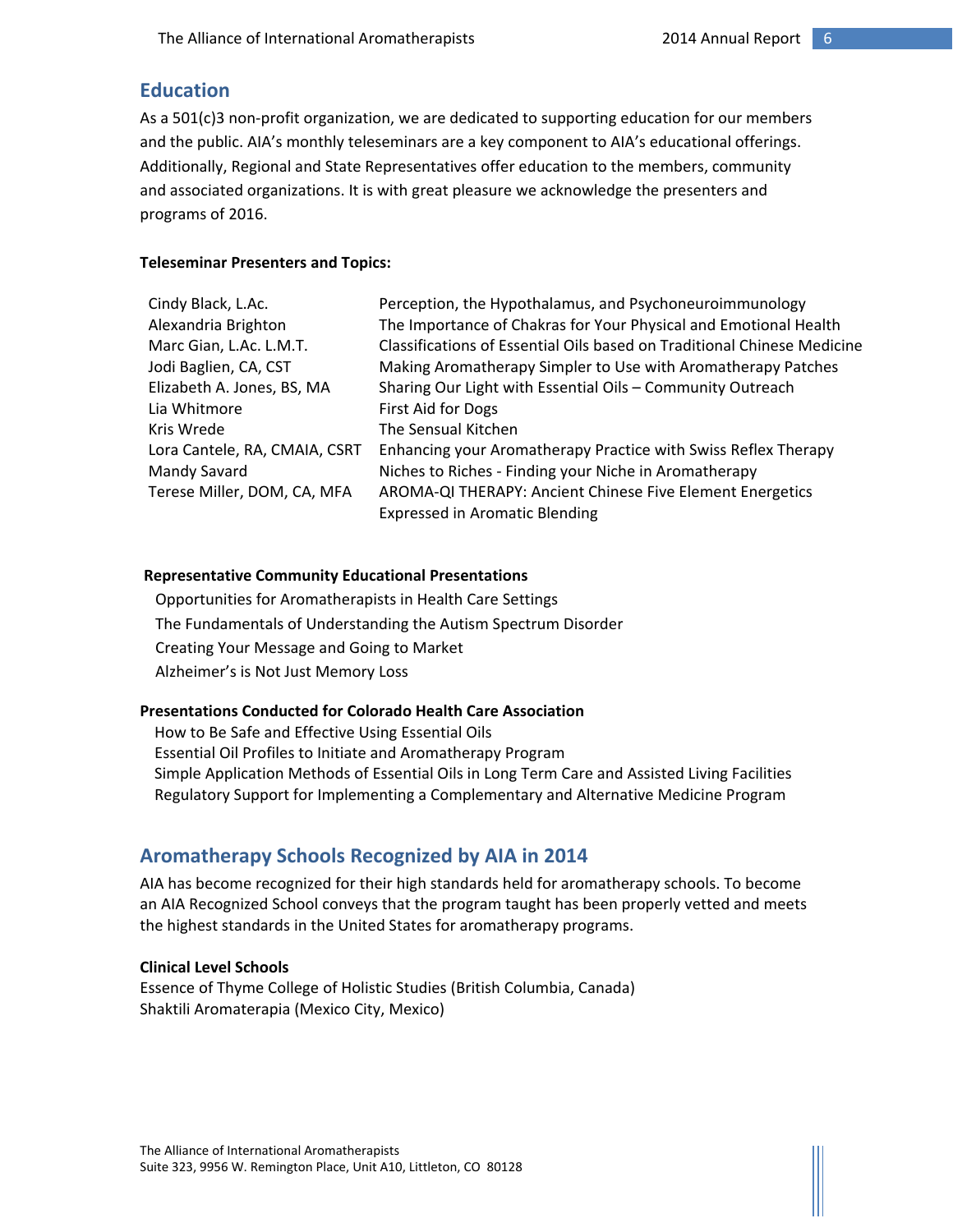Austine McCarthy

# **With Gratitude**

It is with great pleasure that we acknowledge those who have contributed their time and skills to the essential operations of AIA.

| Conference            | <b>Education</b>     | <b>Fundraising</b>  | <b>Publications</b> | Research                |
|-----------------------|----------------------|---------------------|---------------------|-------------------------|
| <b>Bridget Kelley</b> | Sheryl Beller-       | <b>Nancy Graves</b> | Bev Day             | Linda-Ann Kahn          |
| Bev Day               | Kenner               | Cary Caster         | Lea Harris          | Julie Jones             |
| <b>Nancy Graves</b>   | Marilyn Addison      | Bev Day             | Barbara Piazza      | <b>Austine McCarthy</b> |
| Julie Streeter        | Cary Caster          |                     |                     | Carol Scheidel          |
| Debrah Zepf           | Lynn Murray          |                     |                     | Rodney Schwan           |
|                       | Joan Price-          |                     |                     | Diane Stredny           |
|                       | McLaughlin           |                     |                     | <b>Betty Surette</b>    |
|                       | <b>School Review</b> |                     |                     | Linda Weihbrecht        |
|                       | Bev Day              |                     |                     | Inga Weiser             |
|                       | Lynn Murray          |                     |                     | <b>Hospital Working</b> |
|                       | Joan Price-          |                     |                     | Group                   |
|                       | McLaughlin           |                     |                     | Linda Weihbrecht        |
|                       |                      |                     |                     | Julie Jones             |
|                       |                      |                     |                     | <b>Betty Surette</b>    |
|                       |                      |                     |                     | Carol Scheidel          |

#### **2014 Committees and Members (First named is chair):**

#### **AIA Representatives:**

Stephanie Veilleux‐Welch, CA ‐ National Representative Rodney Schwan ‐ Pacific Region Representative Nancy C. Graves ‐ Mountain Region Representative Nancy L. d'Angelo, CA ‐ Colorado State Representative Jodi Baglien ‐ Midwest Region Representative Ann Marie Martin, RN, MSN, CMAIA ‐ Illinois State Representative Sally Kingman Harvey ‐ Northeast Region Representative Donna Galipeau, CCMA ‐ Maine State Representative Patricia J. Bonnard, PhD, RA ‐ Maryland State Representative Paula Schmid Begel, LMT, NCBTMB, PTA ‐ New York State Representative Amy Lechner ND, CA ‐ Pennsylvania State Representative Mary Ellen Dorey, RA ‐ Texas State Representative Nancy Mitchell, CHAP, RCRT ‐ Eastern Canada Representative Anita James ‐ England Representative Gergely Hollódi, LMP, CA ‐ Central‐Eastern Europe Representative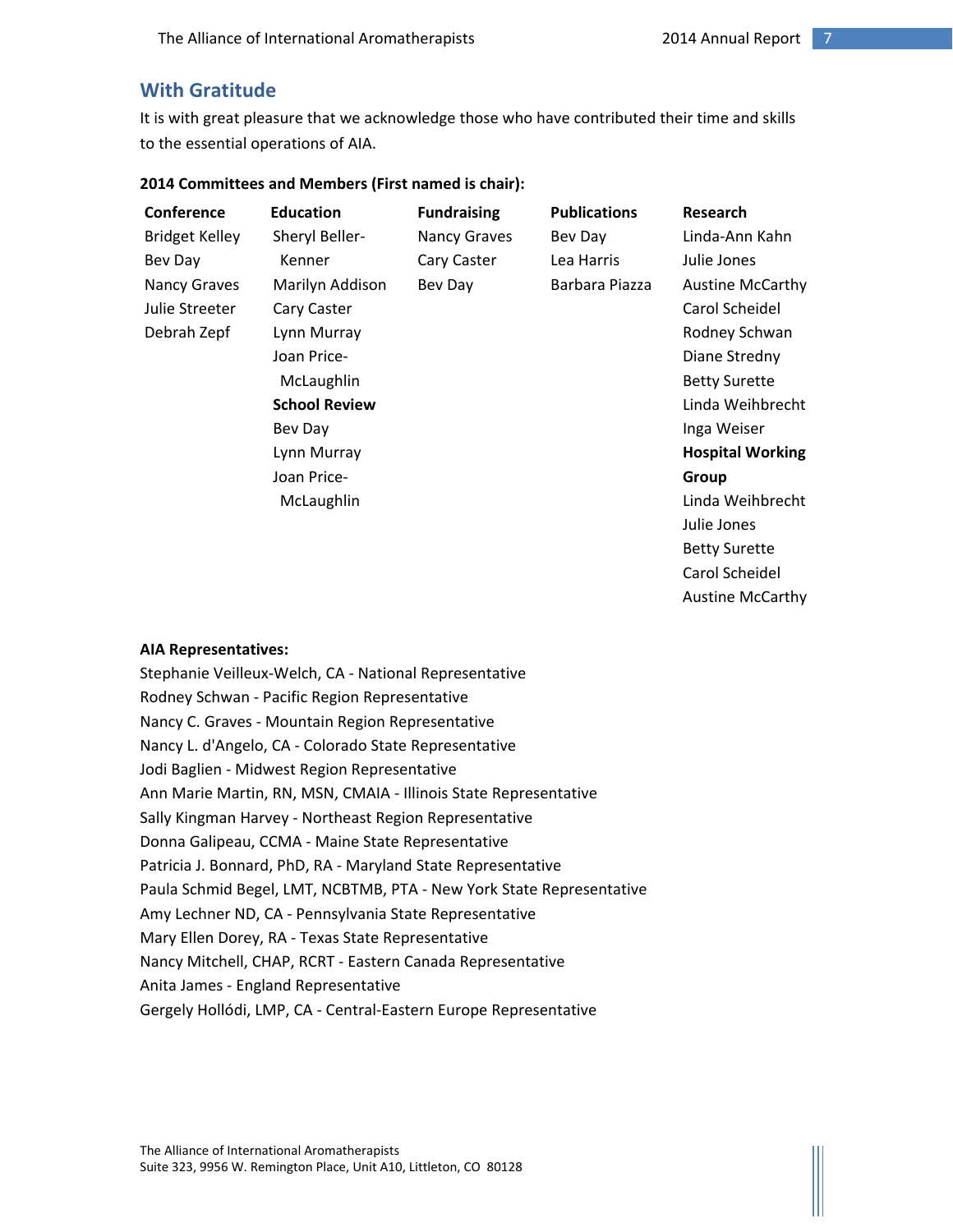# **New Horizons**

As AIA moves forward into 2015, excitement abounds with the creation of the biennial international conference and a new sponsorship strategy. The new Board members of 2015 hold the strength, experience and conviction to develop a great conference and continue to expand the presence of professional aromatherapy as a natural healing modality through its members.

#### 2015 Board Members:

President: Raphael d'Angelo, MD Vice President: Nancy C Graves Secretary: Robin Deaton Treasurer: Bev Day Director: Marilyn Addison Director: Cary Caster Director: Nancy d'Angelo Director: Joan Price‐McLaughlin Director: Carol Scheidel Director: Betty Surette